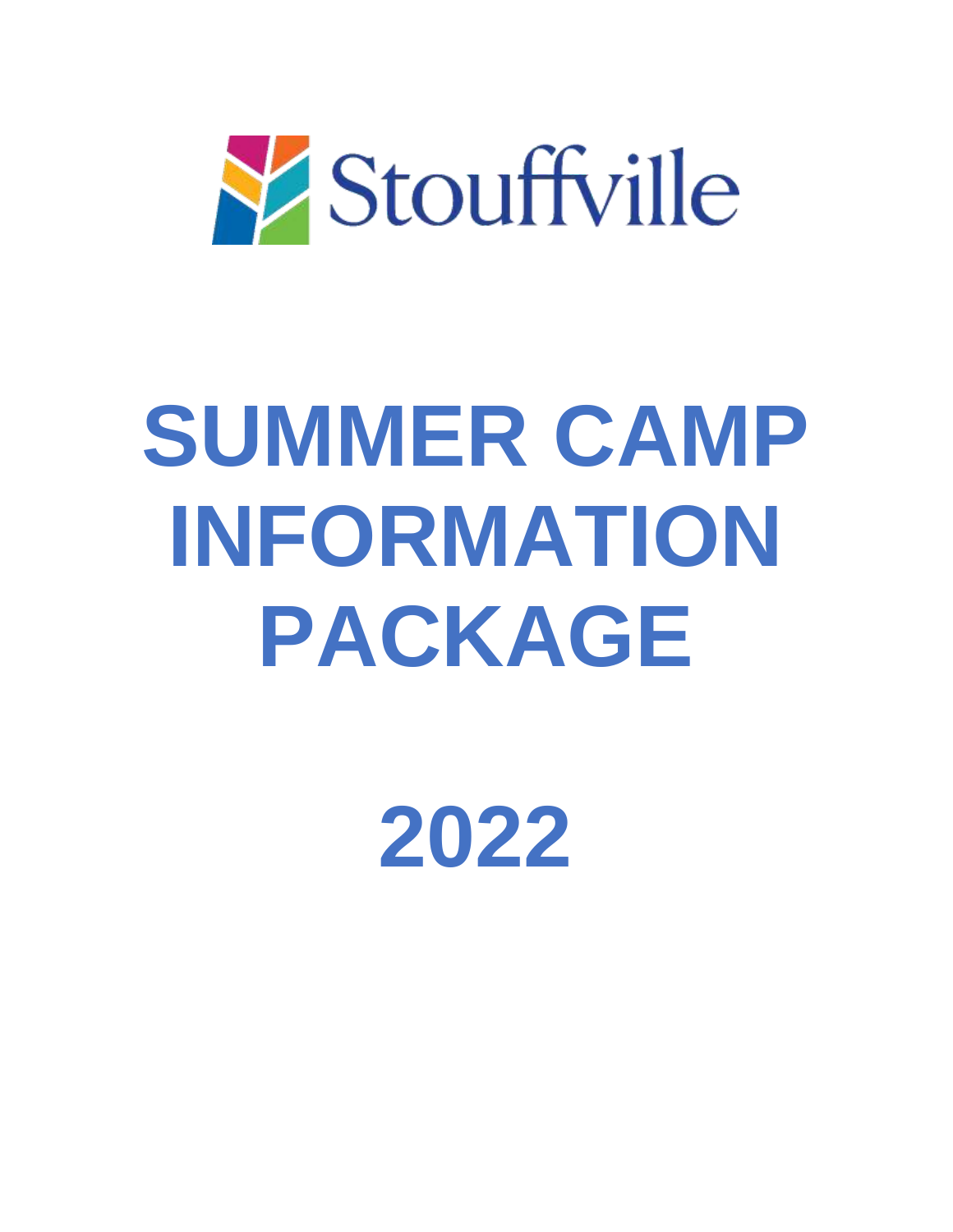

 At the Town of Whitchurch-Stouffville, our goal is to provide the highest quality day camp experience for your child. Campers will participate in a wide range of enjoyable activities designed to foster social interaction and facilitate personal growth while developing educational and recreational skills. These opportunities are offered in comfortable settings to encourage your child to learn, explore, be creative and have fun.

If you have questions about your child's camp program, please contact the supervisory staff for each area listed below.

| <b>Camp Location</b>     | <b>Supervisor</b>    | <b>Email</b>                 | <b>Telephone</b>          |
|--------------------------|----------------------|------------------------------|---------------------------|
| Camp Vandorf             | Ohan<br>Stamboulian  | ohan.stamboulian@townofws.ca | 905-727-8954<br>ext. 3291 |
| 19 on the Park           | Emma Vouk            | emma.vouk@townofws.ca        | 905-640-2322<br>ext. 1    |
| Library                  | <b>Kate Scheiers</b> | kate.scheiers@townofws.ca    | 905-642-7323 ext.<br>5237 |
| Junior Lifeguard<br>Camp | Iwona de<br>Xavier   | Iwona.dexavier@townofws.ca   | 905-642-7529 ext.         |
| All other Camps          | <b>Emily Wood</b>    | emily.wood@townofws.ca       | 905-642-7529 ext.<br>5329 |
| Inclusion and<br>Support | <b>Ashley Arruda</b> | ashley.arruda@townofws.ca    | 905-642-7529 ext.<br>5235 |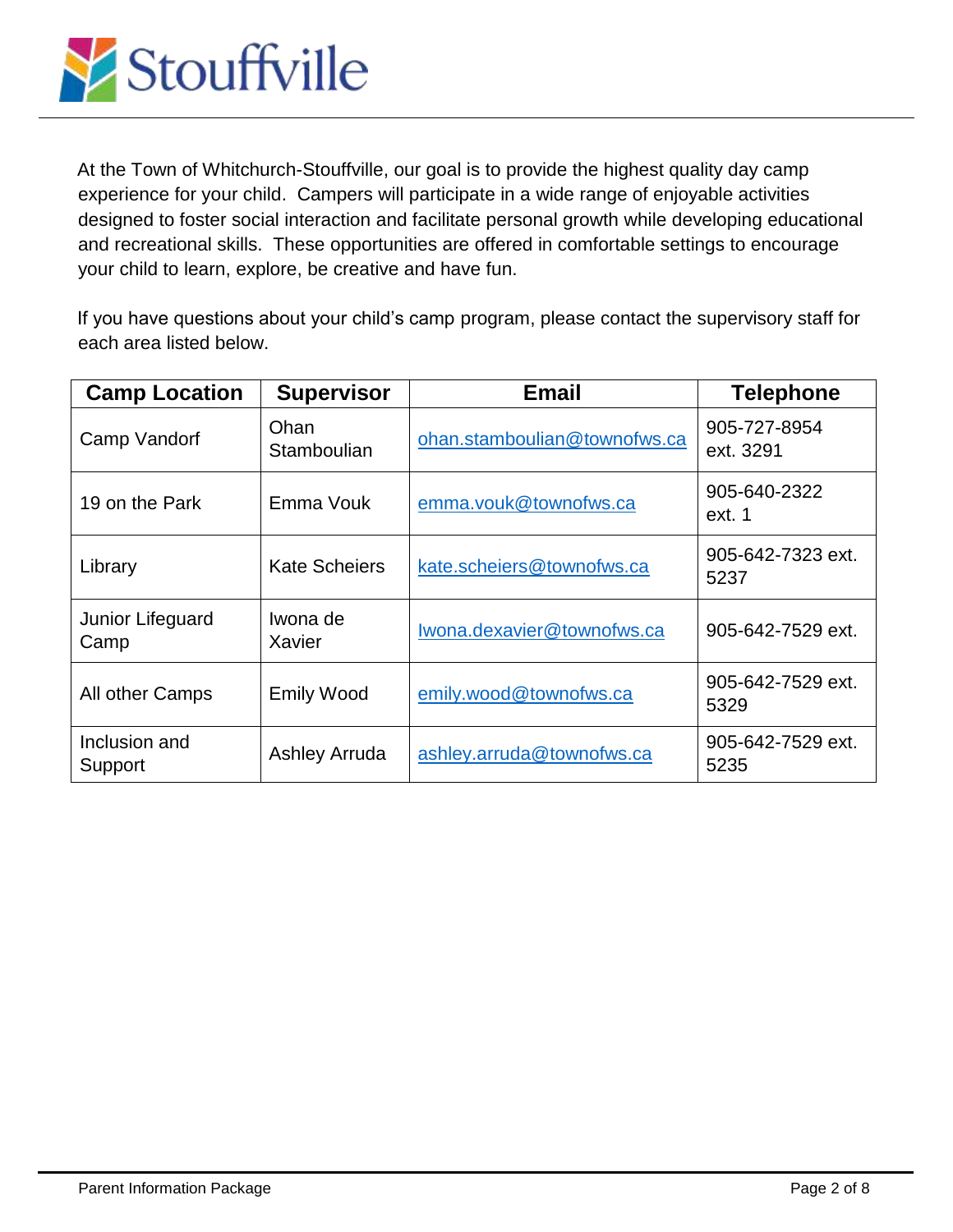

# **Daily Checklist**

 To ensure your child is comfortable and prepared for their camp day, we have put together a helpful checklist, so nothing is missed. Please follow the list carefully so your child has the best experience possible.

## **1. Clothing and Shoes**

 Your child should arrive at camp prepared for a full day of activities. We recommend clothing suitable for outdoor activities and that is appropriate for the weather, including rain gear.. shoes, Crocs, or flip flops are **not permitted**. On some days, we will walk to the park/splash weather. We ask that you label all your child's belongings to prevent them from being Closed-toed shoes are mandatory; athletic shoes are preferred. Sports sandals, open-toed pad and/or incorporate outdoor water play into our programming. Therefore, please send your child with a bathing suit, towel, and water appropriate shoes that they can change into prior to water play. Additionally, an extra change of clothing is helpful in case of accidents or inclement misplaced. We will not be responsible for lost or stolen items.

#### **2. Water Bottle**

Your child must have a refillable water bottle that has been labeled with their name. Our camp programs incorporate outdoor play (weather permitting) and proper hydration is important camp staff will remind your child to drink throughout the day.

#### **3. Sun Safety & COVID 19 Safety/Masks**

 For protection from the sun's rays during outdoor play, we recommend applying sunscreen SPF 30 or higher on your child prior to their arrival at camp. You must also send sunscreen with your child to camp so it can be applied throughout the day as needed. Staff will make sure provide sunscreen for or apply sunscreen on campers. children apply sunscreen before going outside and will remind them to re-apply if they are outside for long periods of time. Hats are also strongly recommended. Camp staff will not

 As of March 2022, the province of Ontario has lifted all public health guidelines for COVID-19 comfortable and will be asked to wear a medical mask if camp staff must perform first aid on for summer day camps. Campers are still welcome to wear a mask if they feel more them or if they develop symptoms of COVID-19 while at camp. Please do not send your child to camp if they are experiencing symptoms of COVID-19. If a camper becomes ill while at camp, they will be distanced from the rest of their camp group and be provided with an individual activity. Parents/guardians will be contacted and must pick up their child within one hour. At this time, we will discuss isolation requirements and your child's return to camp. COVID-19 isolation protocols will be determined by current provincial guidelines and advice from York Region Public Health.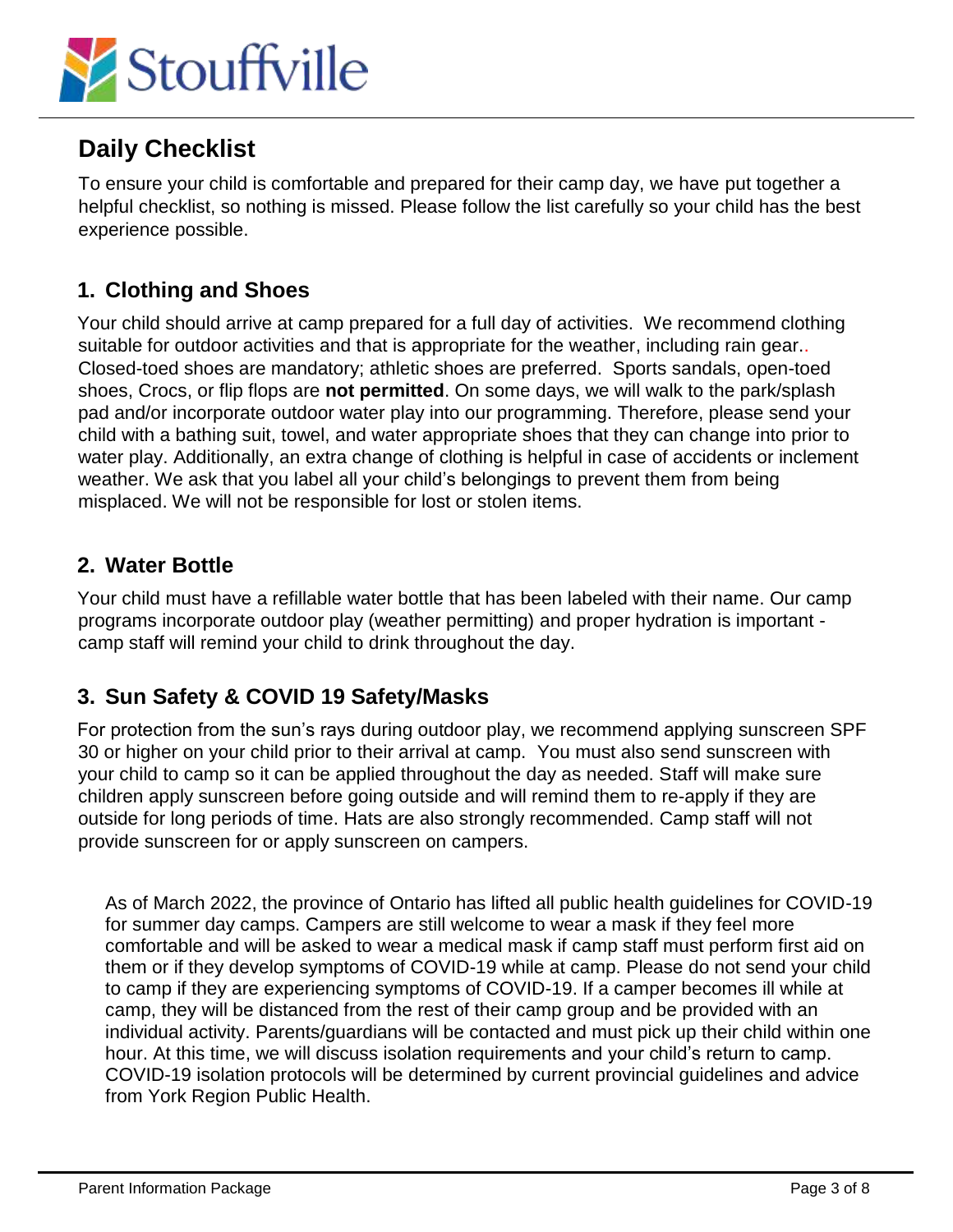

#### **4. Backpack or Bag**

A backpack or bag is recommended to keep all your child's belongings together each day.<br>Please label all your child's items with their name to prevent it from being misplaced. Please label all your child's items with their name to prevent it from being misplaced.

#### **5. Valuables**

 appropriate for camp will be locked in the office until check out. The Town of Whitchurch-We request that your child leave all items of sentimental or monetary value at home (i.e. collector cards, handheld video games, money, cellphones, etc.). Items that are not Stouffville and Camp Staff cannot be held responsible for lost or stolen items.

## **Check In and Out Procedures**

#### **Checking In and Daily Health Screening**

Before arriving to camp, please screen your child for any illnesses. **If your child is unwell, please do not send them to camp.** Please note: If your child has any pre-existing conditions (including seasonal allergies), you will be required to disclose this in your child information package which will be sent to you one week prior to your child's camp's start.

Your child's day will begin and end at their camp location regardless of where their activities take place in the community throughout the day.

Check in begins 15 minutes before the program start time and campers must be accompanied by an adult who is 18+ years of age.

Signing your child in at any other time, or early departures, must be pre-arranged; parents/guardians will be required to sign their child in or out with the onsite camp staff.

## **Checking Out**

 released to authorized persons with proper photo identification (e.g. - Driver's license, health card, etc.). To ensure your child's safety, any requests to have your child signed out by someone other than their parent/guardian, must be made in writing and the identified person A parent/guardian is required to sign their child out of camp each day. Children will only be must provide proper photo identification upon arrival every time they pick up your child. If someone arrives to pick up a child who is not on the Authorized pick up list, your child will not be able to leave with them.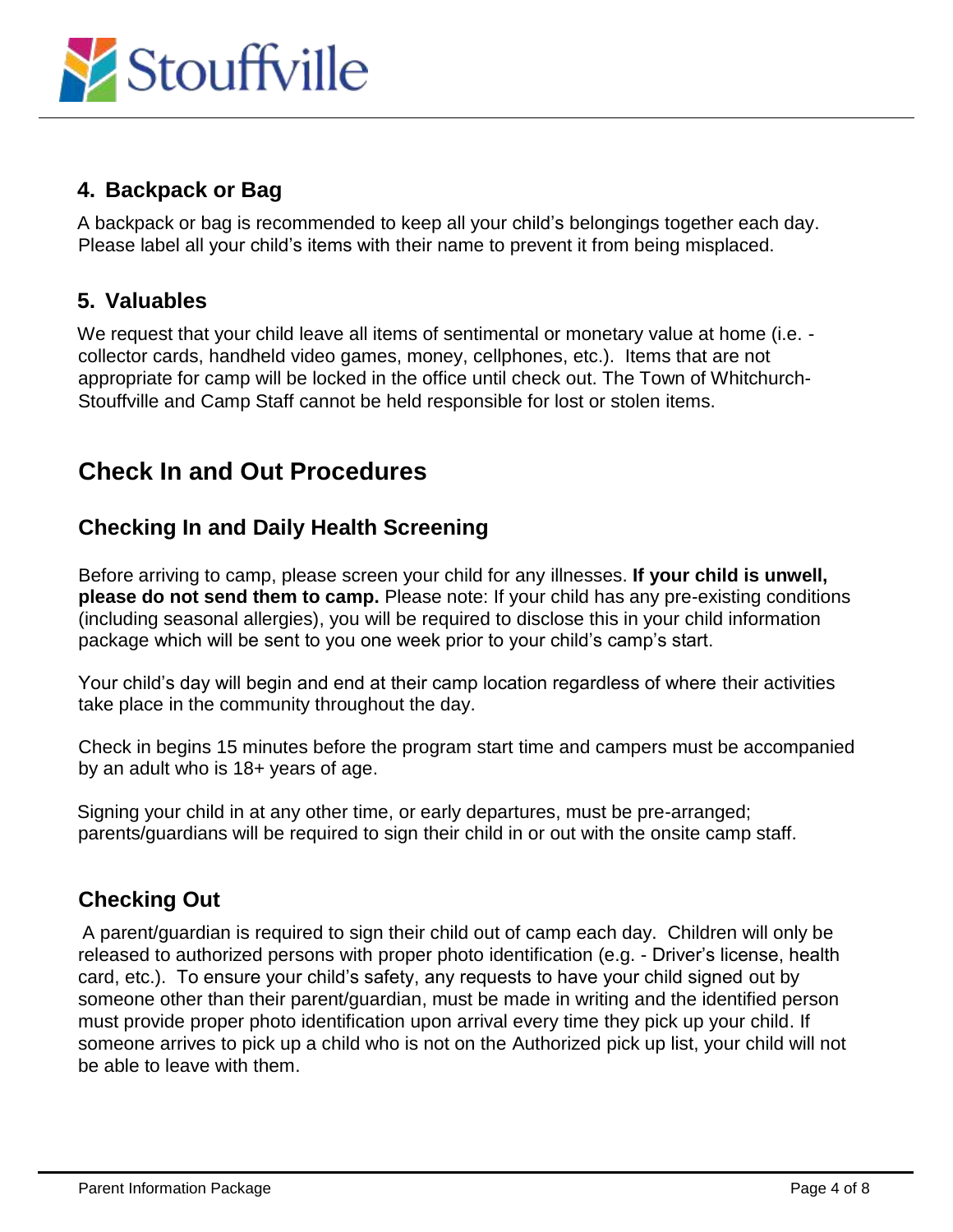

All campers must be picked up no later than 15 minutes after the end of their camp day. If your child has not been picked up by the designated time, a late fee of \$5.00 will be applied for the first 15 minutes; after this time, late fees will increase to \$1.00 for each additional minute.

 end of the camp, you must complete the Walk Home portion of the Camper Information Form. Children may only walk home alone at the end of the day if you provided approval on the Camper Information Form; if you would like to allow your child to sign themselves out at the

#### **Before and After Care**

 responsible for bringing your child from before care to their designated camp in the morning and to check in your child to aftercare at the end of the day. Your child must be picked up from late fee of \$5.00 will be applied for the first 15 minutes; after this time, late fees will increase to Before and after care is available for children enrolled in camps at Stouffville District Secondary School (SDSS), Stouffville Arena and Whitchurch-Stouffville Leisure Centre (WSLC). Check in for before care will begin at 7:30am and campers must be accompanied by an adult who is 18+ years of age. After care will begin at 4:00pm and run until 6:00pm. Our camp staff will be after care no later than 6:15pm. If your child has not been picked up by the designated time, a \$1.00 for each additional minute

## **Withdrawing from Camp**

 Withdrawal requests must be received in writing at least seven (7) days prior to the first day of Centre using the Program Withdrawal form. Refunds will not be granted for camp days missed camp. Credits/refunds will not be issued after the start of camp unless there are extenuating circumstances. Withdrawal requests may be submitted by email or in person at the Leisure due to illness, vacation, personal emergency, inclement weather, or closures due to maintenance issues. Acceptable medical notes include: A doctor's note, pre-op instructions, fracture clinic paperwork, or discharge paperwork.

## **Prescription Medication**

 Camp Supervisor or their designate. Complete the "Medication Information" section of the Camper Information Form for staff to dispense your child's medication. All medication must be sent in its original labelled container and only include the prescribed daily dosage. Over-the-If your child requires prescription medication of any type, it may only be dispensed by the counter medication will not be dispensed unless prescribed by a doctor. Please note that camp staff can only dispense medication, not administer any medications.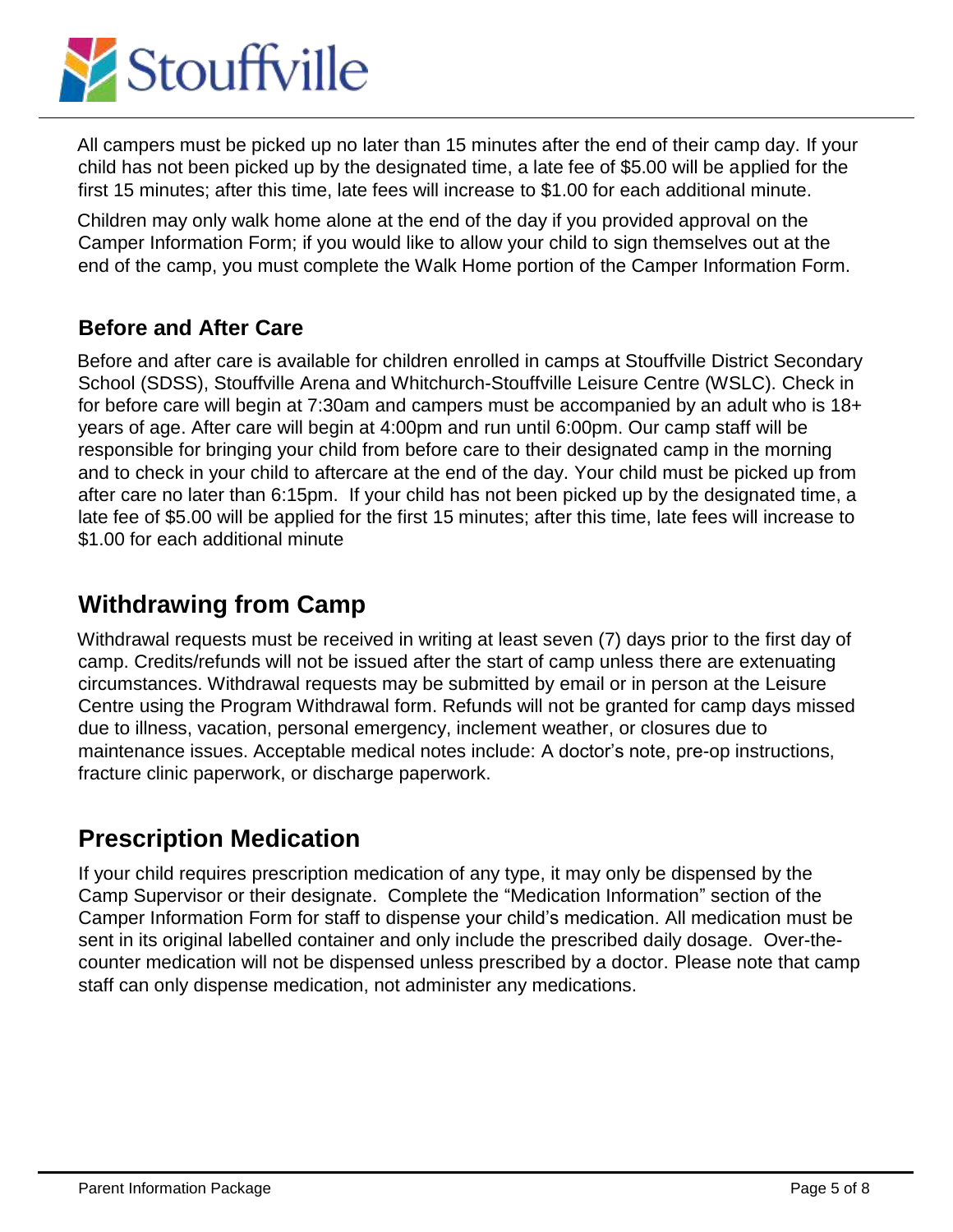

## **EpiPens**

 **person**. Children without their EpiPen will have to be picked up by a parent/guardian or have it Campers that have known allergies and require an EpiPen **must always have it on their**  brought to camp immediately in order to participate. You must complete the "EpiPen" section of the Camper Information Form.

## **Accidents, Emergencies, and Illnesses**

 In the event of an emergency or accident involving your child, you will be notified after we have contacted emergency personnel. All camp staff are certified in First Aid and CPR and have been trained in emergency procedures at all camp locations. Should a minor accident or incident occur, you will be told during pick up time.

 and be provided with an individual activity. Parents/guardians will be contacted and must pick If a camper becomes ill while at camp, they will be distanced from the rest of their camp group up their child within one hour. At this time, we will discuss isolation requirements and your child's return to camp. COVID-19 isolation protocols will be determined by current provincial guidelines.

# **Food**

## **Allergies**

 to another food, they will have to eat in an area away from the group; this also applies to food To ensure the safety of all campers and staff who may have food allergies, our camps are designated as a **NUT-AWARE ZONE**. Products that contain nuts or are labelled "may contain peanuts or tree nuts" are strictly prohibited; this includes Wow Butter and Soy Butter alternatives because staff are not able to tell if it is peanut free. If your child's lunch contains any items that are labelled "may contain" for nuts,or in the case where a camper has an allergy from restaurants that have nuts on their menu.

 Speak to camp staff on the first day to inform them about your child's food allergy. Campers Children without their EpiPen will have to be picked up by a parent/guardian or have it brought that have known allergies and require an EpiPen **must always have it on their person**. to camp immediately in order to participate.

## **Lunches**

 may not be dropped off during the day. Please ensure your child also has healthy snacks for Lunches should be sent in small coolers, lunch boxes or bags. Your child's name must be on their lunch and any reusable containers. Refrigeration and microwaves are not available, so pack accordingly. All lunches and snacks will be checked during sign-in. Please pack lunches that are easy for the campers to manage by themselves and be aware that lunches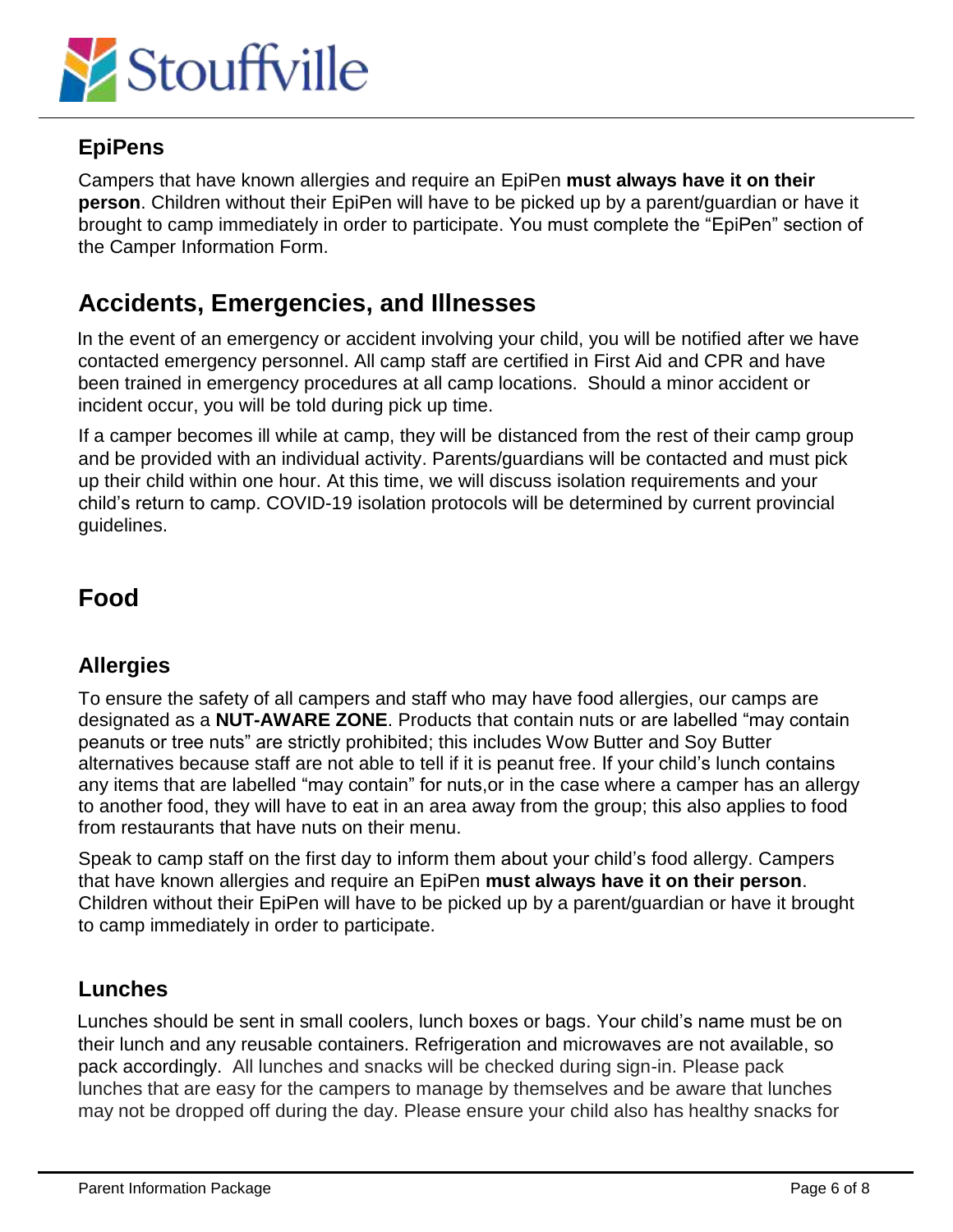

 morning and afternoon snack time. There are no food services/vending machines available to campers, so please do not send your child with money.

## **Behaviour Management**

 The Town of Whitchurch-Stouffville summer camps aims to provide a quality camp experience for all participants. In order to foster a positive environment, participants must behave in a manner that promotes safety for themselves, along with staff. Camp staff are responsible for explaining rules and boundaries to campers and provide reminders for them about appropriate behaviours during the program.

Each camper is expected to follow camp rules that promote public health practices including:

- Practicing proper hand washing when asked
- Practicing proper respiratory etiquette (i.e., sneeze into elbow)
- Informing camp staff if you are not feeling well

 The Town of Whitchurch-Stouffville outlines the behaviour expectations of participants, and the process that staff will follow if behaviour expectations are not being met. Creating a safe environment for all participants is a collaborative process, and therefore we require you review the behaviour expectations with your child before the start of camp:

- Demonstrate respect for staff and fellow campers
- Treat all equipment and materials with respect
- Follow instructions given by camp staff and be willing to try new things
- Respect all boundaries laid out by camp staff
- Using appropriate language
- Creating a positive environment no bullying behaviour
- Always remain with their assigned group
- Always keep hands to yourself, including not touching other participants, their belongings or equipment on purpose

 not being met and will be asked to help create an action plan to address the behaviour(s). Town of Whitchurch-Stouffville staff are committed to providing guidance and conflict resolution in our program environment. Parents/guardians will be notified if behaviour expectations are

 staff, volunteers, and other participants. These will require immediate action from camp staff to Serious behaviours are classified as those that compromise the immediate safety of oneself, ensure the safety and quality of programs provided. These behaviours will be brought to the immediate attention of the parent/guardian and may warrant an immediate dismissal from the program. Serious behaviours include but are not limited to:

- Physical aggression towards oneself or others
- Destruction of property or belongings